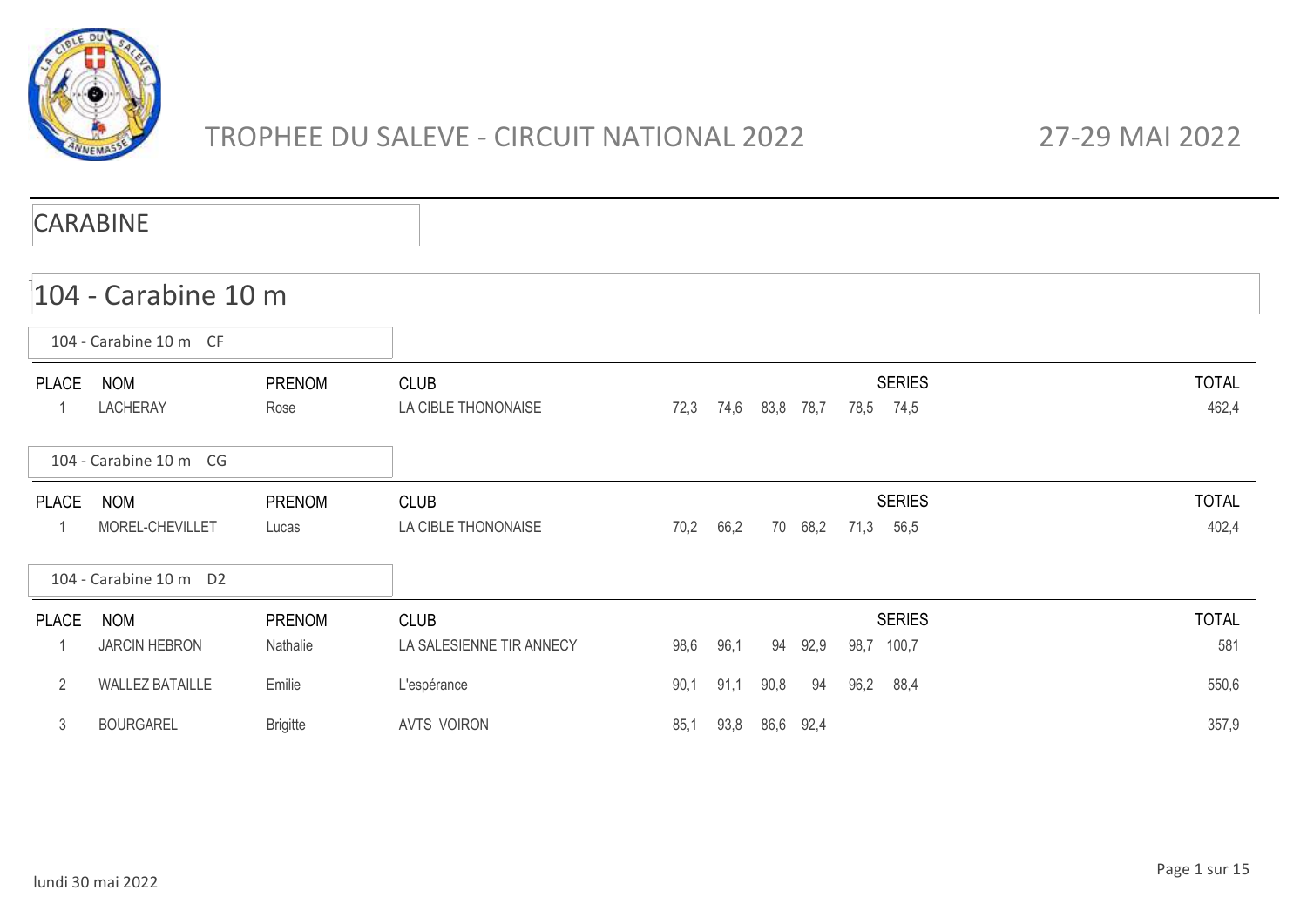|              | 104 - Carabine 10 m MF |                           |                            |      |      |      |      |      |               |                       |
|--------------|------------------------|---------------------------|----------------------------|------|------|------|------|------|---------------|-----------------------|
| <b>PLACE</b> | <b>NOM</b><br>NEDILKO  | <b>PRENOM</b><br>Veronika | <b>CLUB</b><br>AVTS VOIRON | 87,6 | 78,4 | 86,7 | 94,4 |      | <b>SERIES</b> | <b>TOTAL</b><br>347,1 |
|              | 104 - Carabine 10 m S2 |                           |                            |      |      |      |      |      |               |                       |
| <b>PLACE</b> | <b>NOM</b>             | <b>PRENOM</b>             | <b>CLUB</b>                |      |      |      |      |      | <b>SERIES</b> | <b>TOTAL</b>          |
|              | <b>SCHMITTER</b>       | Sylvain                   | Rhodia Tir                 | 92,7 | 94   | 99,2 | 95,4 | 99,7 | 92,8          | 573,8                 |
|              | PARAMUCCHIO            | Didier                    | L'ARQUEBUSE DE DOUVAINE    | 95,1 | 95,4 | 90,9 | 94,4 | 98,7 | 96,7          | 571,2                 |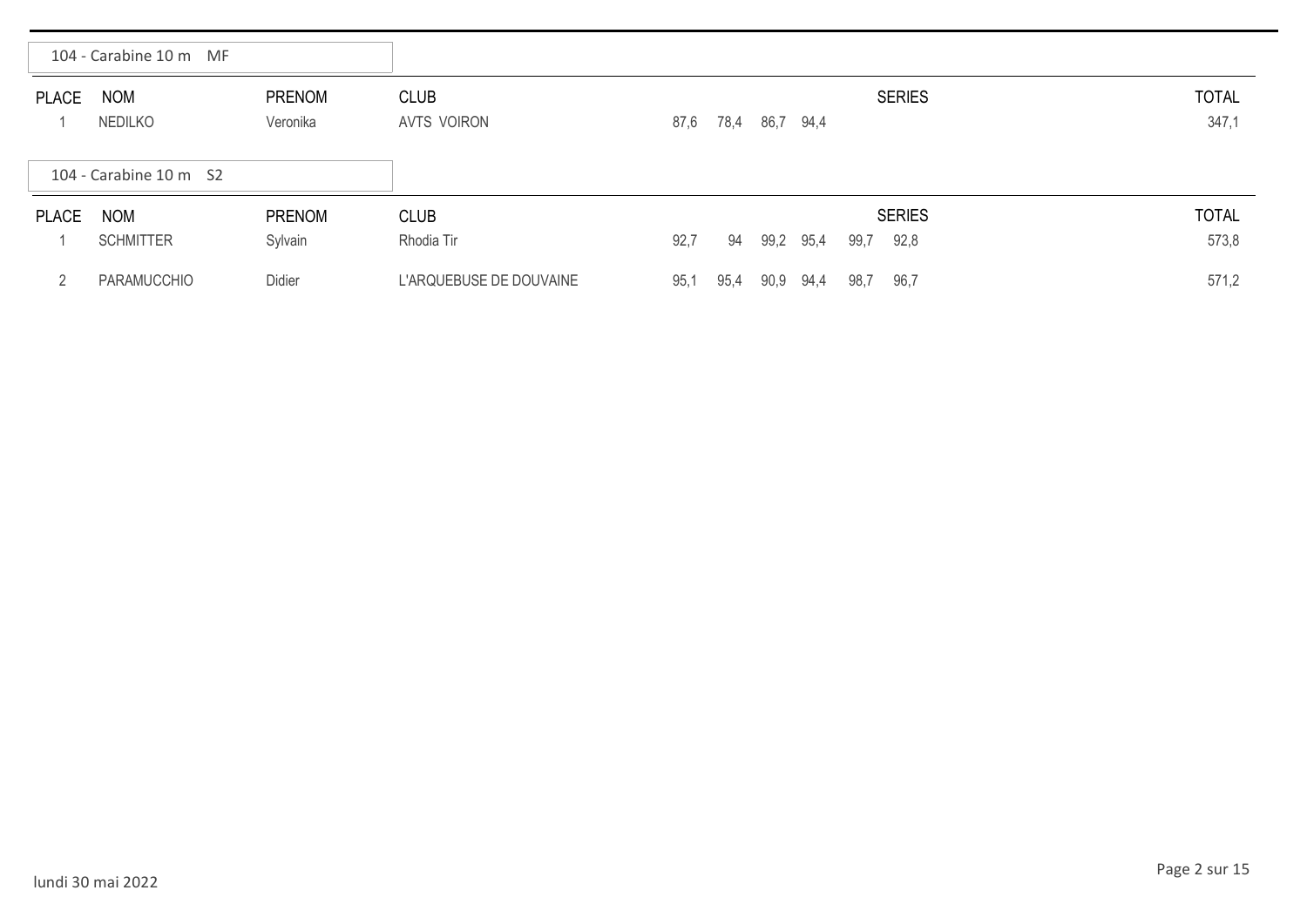|                                                | 154 - Carabine 10 m               |                            |                                                         |            |                |                |           |               |                              |
|------------------------------------------------|-----------------------------------|----------------------------|---------------------------------------------------------|------------|----------------|----------------|-----------|---------------|------------------------------|
|                                                | 154 - Carabine 10 m BF            |                            |                                                         |            |                |                |           |               |                              |
| <b>PLACE</b><br>$\mathbf{1}$                   | <b>NOM</b><br>MIGUET-HENRY        | <b>PRENOM</b><br>Leloo     | <b>CLUB</b><br>LA CIBLE DU SALEVE                       |            | 78,2 75,8      | 81             |           | <b>SERIES</b> | <b>TOTAL</b><br>235          |
|                                                | 154 - Carabine 10 m BG            |                            |                                                         |            |                |                |           |               |                              |
| <b>PLACE</b><br>1                              | <b>NOM</b><br><b>ROBIN</b>        | PRENOM<br>Kilian           | <b>CLUB</b><br>LA CIBLE DU SALEVE                       | 80,5       | 80,7 59,7      |                |           | <b>SERIES</b> | <b>TOTAL</b><br>220,9        |
|                                                | 154 - Carabine 10 m MF            |                            |                                                         |            |                |                |           |               |                              |
| PLACE<br>$\mathbf{1}$                          | <b>NOM</b><br>QUILLAY             | PRENOM<br>Yaëlle           | <b>CLUB</b><br>LA CIBLE DU SALEVE                       |            |                | 78,9 94,5 78,4 | 74        | <b>SERIES</b> | <b>TOTAL</b><br>325,8        |
|                                                | 154 - Carabine 10 m MG            |                            |                                                         |            |                |                |           |               |                              |
| <b>PLACE</b><br>$\mathbf{1}$<br>$\overline{2}$ | <b>NOM</b><br>VUARGNOZ<br>LAMOISE | PRENOM<br>Enzo<br>Valentin | <b>CLUB</b><br>LA CIBLE DU SALEVE<br>LA CIBLE DU SALEVE | 92,4<br>90 | 96,7<br>88,5   | 88,9 92,6      | 95,9 93,5 | <b>SERIES</b> | <b>TOTAL</b><br>378,5<br>360 |
|                                                | 154 - Carabine 10 m PF            |                            |                                                         |            |                |                |           |               |                              |
| PLACE<br>1                                     | <b>NOM</b><br><b>JACQUES</b>      | PRENOM<br>Alexandra        | <b>CLUB</b><br>LA CIBLE DU SALEVE                       |            | 88,2 90,2 86,4 |                |           | <b>SERIES</b> | <b>TOTAL</b><br>264,8        |
|                                                | 154 - Carabine 10 m PG            |                            |                                                         |            |                |                |           |               |                              |
| <b>PLACE</b><br>$\mathbf{1}$                   | <b>NOM</b><br>VENTRINPONTE        | PRENOM<br>Eric             | <b>CLUB</b><br>LA CIBLE DU SALEVE                       |            | 90,8 88,9 83,9 |                |           | <b>SERIES</b> | <b>TOTAL</b><br>263,6        |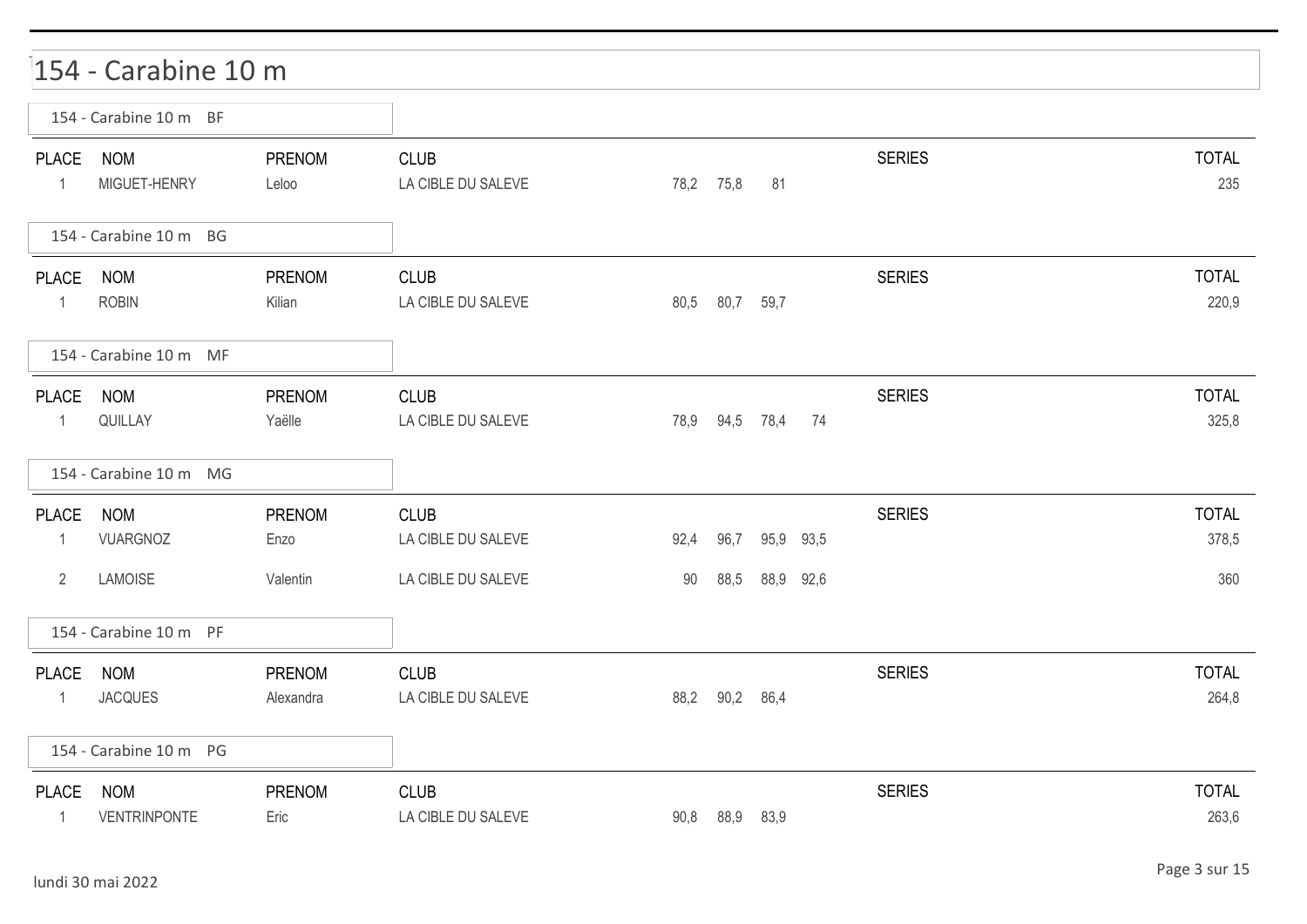### 501 - Carabine 60 balles couché 50 m

|              | 501 - Carabine 60 balles couché 50 m CG |                  |                          |             |      |                        |            |             |               |              |
|--------------|-----------------------------------------|------------------|--------------------------|-------------|------|------------------------|------------|-------------|---------------|--------------|
| <b>PLACE</b> | <b>NOM</b>                              | <b>PRENOM</b>    | <b>CLUB</b>              |             |      |                        |            |             | <b>SERIES</b> | <b>TOTAL</b> |
|              | <b>BAUGNIES</b>                         | Ange             | LA CIBLE DU SALEVE       | 100,4       |      | 99,3 102,9 103,1       |            | 99          | 98,8          | 603,5        |
| 2            | VUARGNOZ                                | Enzo             | LA CIBLE DU SALEVE       | 100,9 102,5 |      | 99,8 100,4             |            | 99,8        | 99,5          | 602,9        |
|              | 501 - Carabine 60 balles couché 50 m D1 |                  |                          |             |      |                        |            |             |               |              |
| <b>PLACE</b> | <b>NOM</b>                              | PRENOM           | <b>CLUB</b>              |             |      |                        |            |             | <b>SERIES</b> | <b>TOTAL</b> |
| -1           | ROUSSEAU CARUSO                         | Emma             | CIBLE DU MONT-BLANC      | 96,9 100,1  |      | 99                     | 98,4       |             | 99,8 101,6    | 595,8        |
| 2            | <b>SCHELL</b>                           | Agathange        | LA CIBLE DU SALEVE       | 95,8        | 96,4 | 99,7                   | 98,4       |             | 99,2 97,9     | 587,4        |
|              | 501 - Carabine 60 balles couché 50 m D2 |                  |                          |             |      |                        |            |             |               |              |
| <b>PLACE</b> | <b>NOM</b>                              | PRENOM           | <b>CLUB</b>              |             |      |                        |            |             | <b>SERIES</b> | <b>TOTAL</b> |
| -1           | <b>CHEVALLIER</b>                       | CORINNE          | CT CHAMBERY              |             |      | 102,6 103,2 102,8 99,3 |            |             | 98,7 102,3    | 608,9        |
| 2            | <b>BESSY</b>                            | <b>CECILE</b>    | TIREURS SUISSES DE LYON  | 100,9       | 99,7 |                        | 99,7 100,2 | 100,2       | 99,4          | 600,1        |
| 3            | <b>GUYADER</b>                          | <b>CATHERINE</b> | TIREURS SUISSES DE LYON  | 98,3        |      | 95,1 100,7 101,3       |            | 101,4       | 97,6          | 594,4        |
| 4            | <b>MULTNER</b>                          | CAROLINE         | S.T.MONTPELLIER          | 100,9       | 98,2 | 99,2                   | 96,6       |             | 98,8 100,3    | 594          |
| 5            | <b>JARCIN HEBRON</b>                    | Nathalie         | LA SALESIENNE TIR ANNECY | 97,1        |      | 95,7 100,9 100,3       |            | 100,6       | 97,8          | 592,4        |
| 6            | CAMMARATA                               | Annick           | L'ARQUEBUSE DE DOUVAINE  | 90          | 98   | 98,8 97,6              |            | 96.9        | 97,8          | 579,1        |
|              | 501 - Carabine 60 balles couché 50 m D3 |                  |                          |             |      |                        |            |             |               |              |
| <b>PLACE</b> | <b>NOM</b>                              | <b>PRENOM</b>    | <b>CLUB</b>              |             |      |                        |            |             | <b>SERIES</b> | <b>TOTAL</b> |
|              | <b>JOUX</b>                             | Andrée           | LA CIBLE DU SALEVE       | 102,8       | 99,9 | 98,9                   | 99,2       | 100,2 103,1 |               | 604,1        |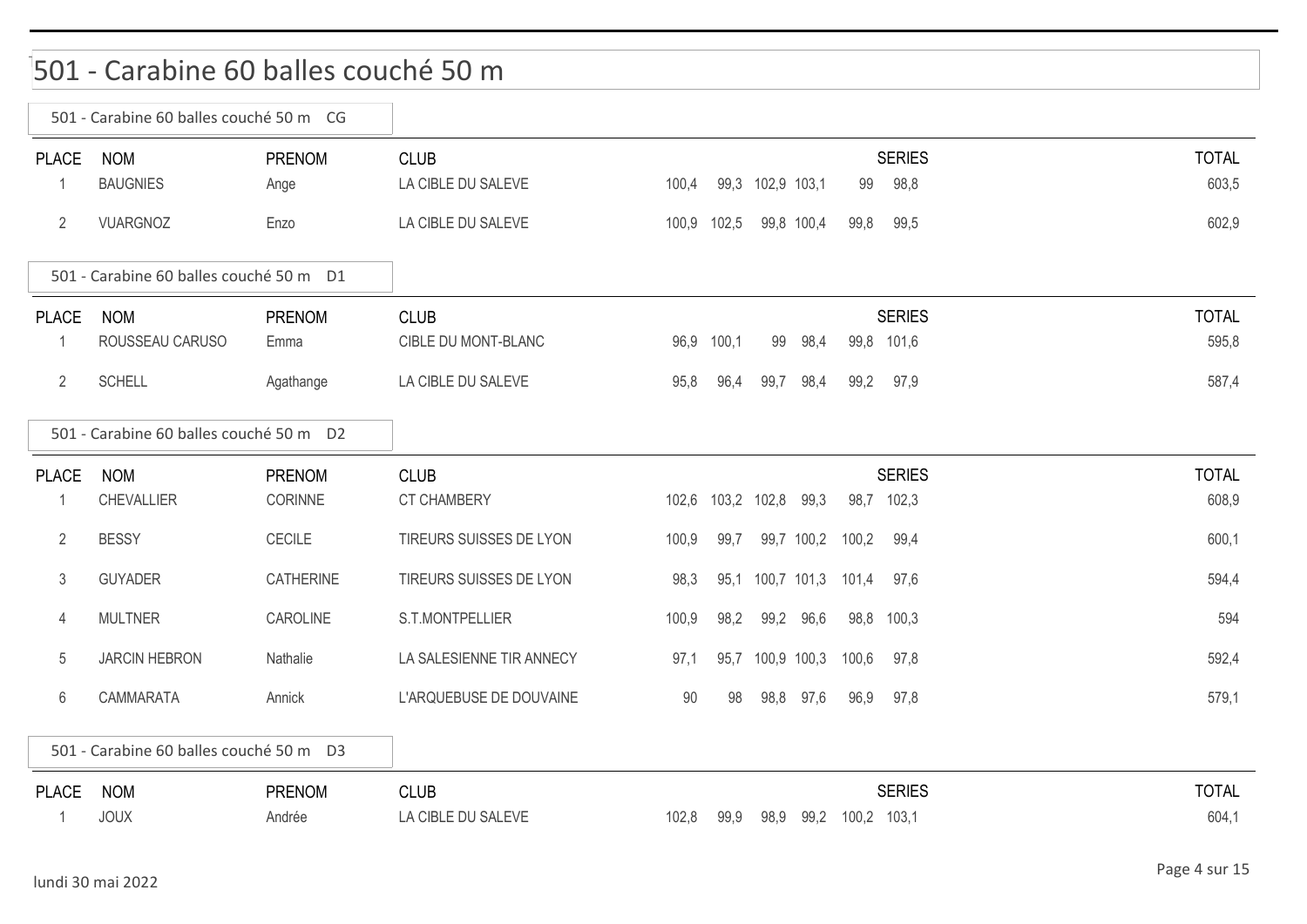| $\overline{2}$ | <b>FENECH</b>                           | ANNE-CECILE    | TIREURS SUISSES DE LYON  |       | 95,7 101,6 | 97,8                    | 99        | 95,1        | 97,2          | 586,4        |
|----------------|-----------------------------------------|----------------|--------------------------|-------|------------|-------------------------|-----------|-------------|---------------|--------------|
| 3              | <b>SCOMPARIN</b>                        | Marie-Thérèse  | LA CIBLE DE L'ARVE       | 94,1  | 92,1       |                         | 96,5 95,6 | 96,5        | 93,1          | 567,9        |
|                | 501 - Carabine 60 balles couché 50 m S1 |                |                          |       |            |                         |           |             |               |              |
| <b>PLACE</b>   | <b>NOM</b>                              | PRENOM         | <b>CLUB</b>              |       |            |                         |           |             | <b>SERIES</b> | <b>TOTAL</b> |
| 1              | <b>HATTON</b>                           | Geoffroy       | LA CIBLE DU SALEVE       |       |            | 100,9 103,2 104,1 105,3 |           | 103         | 99,6          | 616,1        |
| $\overline{2}$ | COLLOT                                  | Guillaume      | LA CIBLE DU SALEVE       |       |            | 97,6 103,4 101,6 98,6   |           | 98          | 102,9         | 602,1        |
| 3              | <b>PERRIN</b>                           | Victor         | <b>TSHJ</b>              |       |            | 99,7 100,5 100,7 98,8   |           |             | 99 102,2      | 600,9        |
|                | 501 - Carabine 60 balles couché 50 m S2 |                |                          |       |            |                         |           |             |               |              |
| <b>PLACE</b>   | <b>NOM</b>                              | <b>PRENOM</b>  | <b>CLUB</b>              |       |            |                         |           |             | <b>SERIES</b> | <b>TOTAL</b> |
| 1              | <b>MULTNER</b>                          | <b>FRANCK</b>  | S.T.MONTPELLIER          |       |            | 101,5 104,2 101,9 103,7 |           | 102,7 101,1 |               | 615,1        |
| $\mathbf{2}$   | <b>BOCHU</b>                            | Christian      | <b>CT CHAMBERY</b>       |       |            | 100,6 102,1 100,1 101,9 |           | 101,6 100,6 |               | 606,9        |
| 3              | CHAMPAGNE                               | Cyril          | CLUB AUBUSSONNAIS DE TIR |       | 99,3 101,9 | 99,3                    | 102       | 102         | 100,2         | 604,7        |
| 4              | <b>DUTERTRE</b>                         | Thierry        | CIBLE DU MONT-BLANC      | 99,3  | 98,1       | 99,2                    | 99,1      | 98,4        | 99,6          | 593,7        |
| 5              | <b>MICHOUD</b>                          | Benoît         | LA CIBLE THONONAISE      | 94,7  | 95,5       |                         | 97,1 98,2 | 97,8        | 97,4          | 580,7        |
|                | 501 - Carabine 60 balles couché 50 m S3 |                |                          |       |            |                         |           |             |               |              |
| <b>PLACE</b>   | <b>NOM</b>                              | PRENOM         | <b>CLUB</b>              |       |            |                         |           |             | <b>SERIES</b> | <b>TOTAL</b> |
|                | <b>PELOSO</b>                           | <b>THIERRY</b> | <b>CT CHAMBERY</b>       |       | 95,9 102,1 | 103,1                   | 97,2      | 101,1 101,9 |               | 601,3        |
| $\overline{2}$ | <b>MATIZ</b>                            | Emo            | LA CIBLE DE L'ARVE       | 101,1 | 99,7       | 99,9                    | 99,7      | 99,5        | 100,7         | 600,6        |
| 3              | <b>DUHAMEL</b>                          | <b>JACK</b>    | TIREURS SUISSES DE LYON  |       | 99,3 101,6 | 97,6                    | 99,2      | 99,3        | 100           | 597          |
| 4              | <b>JOUX</b>                             | Patrice        | LA CIBLE DU SALEVE       | 101,6 |            | 99,3 101,3              | 96        | 100,3       | 97,5          | 596          |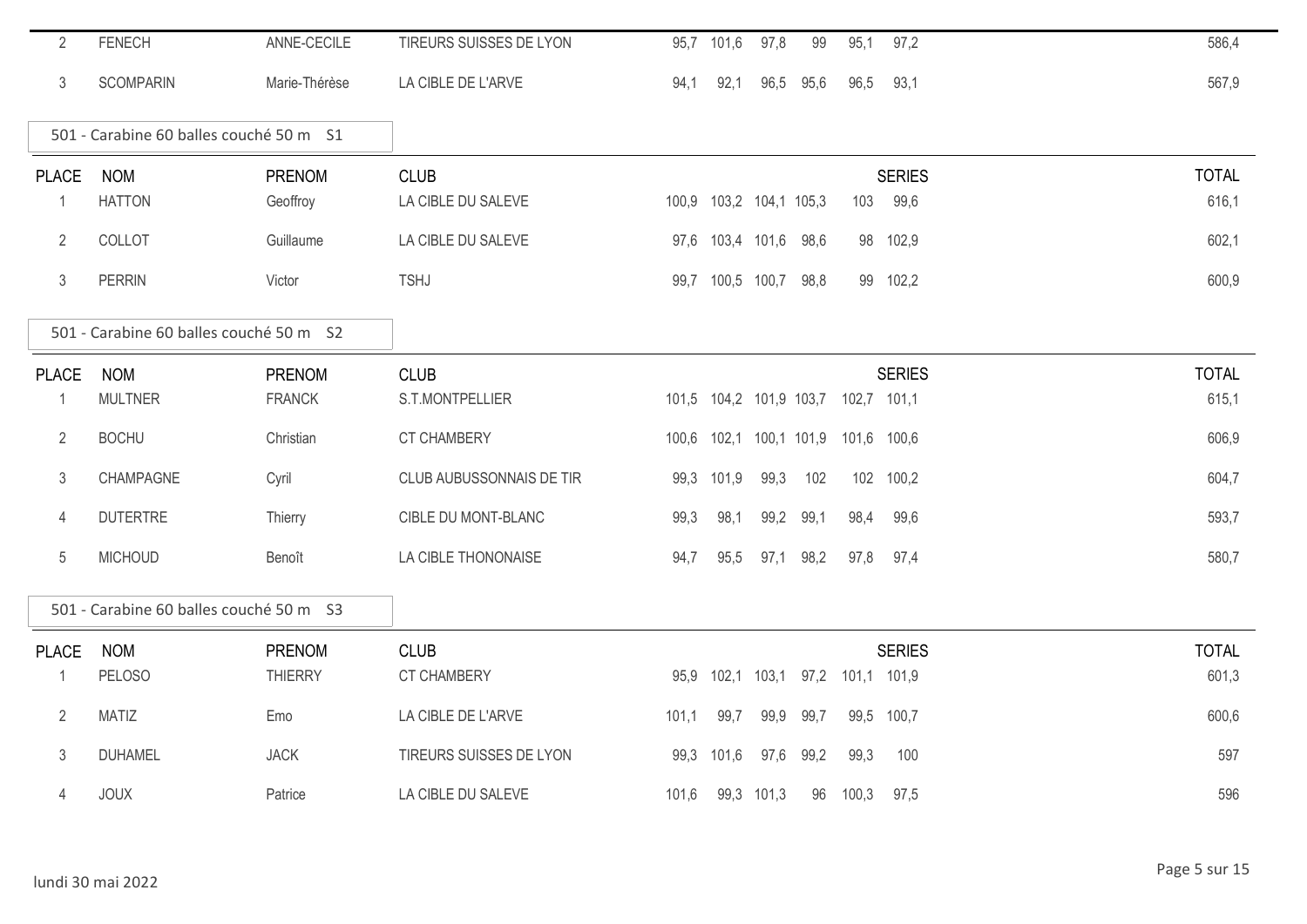|   | <b>BAUGNIES</b> | William       | LA CIBLE DU SALEVE            |       |       | 99,9 101,4 100,1 100,3 |      | 98,1           | -93            | 592,8 |
|---|-----------------|---------------|-------------------------------|-------|-------|------------------------|------|----------------|----------------|-------|
| 6 | NAYRAND         | Guy-Raymond   | LA CIBLE DU SALEVE            | 98,9  | 96    | 99,4                   | 98   | 99             | -97            | 588,3 |
|   | <b>CANESSO</b>  | Didier        | L'ARQUEBUSE DE DOUVAINE       | 97.3  | 102,8 | 99,1                   | 88,9 | 97.4           | 102            | 587,5 |
|   | <b>BONNAZ</b>   | Michel        | CHEVALIERS TIREURS RUMILLIENS | 94,5  | 89    | 91,8 94,4              |      | 93,2           | 87.8           | 550,7 |
|   | <b>BESSY</b>    | <b>PASCAL</b> | SOCIETE DE TIR LA MILLAVOISE  | 100,7 | 100,1 | 101,2 40,9             |      | $\overline{0}$ | $\overline{0}$ | 342,9 |

#### 502 - Carabine 3 x 20 50 m

|       | 502 - Carabine 3 x 20 50 m D2 |               |                          |    |     |    |    |    |               |              |
|-------|-------------------------------|---------------|--------------------------|----|-----|----|----|----|---------------|--------------|
| PLACE | <b>NOM</b>                    | <b>PRENOM</b> | CLUB                     |    |     |    |    |    | <b>SERIES</b> | <b>TOTAL</b> |
|       | <b>JARCIN HEBRON</b>          | Nathalie      | LA SALESIENNE TIR ANNECY | 88 | -88 | 96 | 96 | 75 | -74           |              |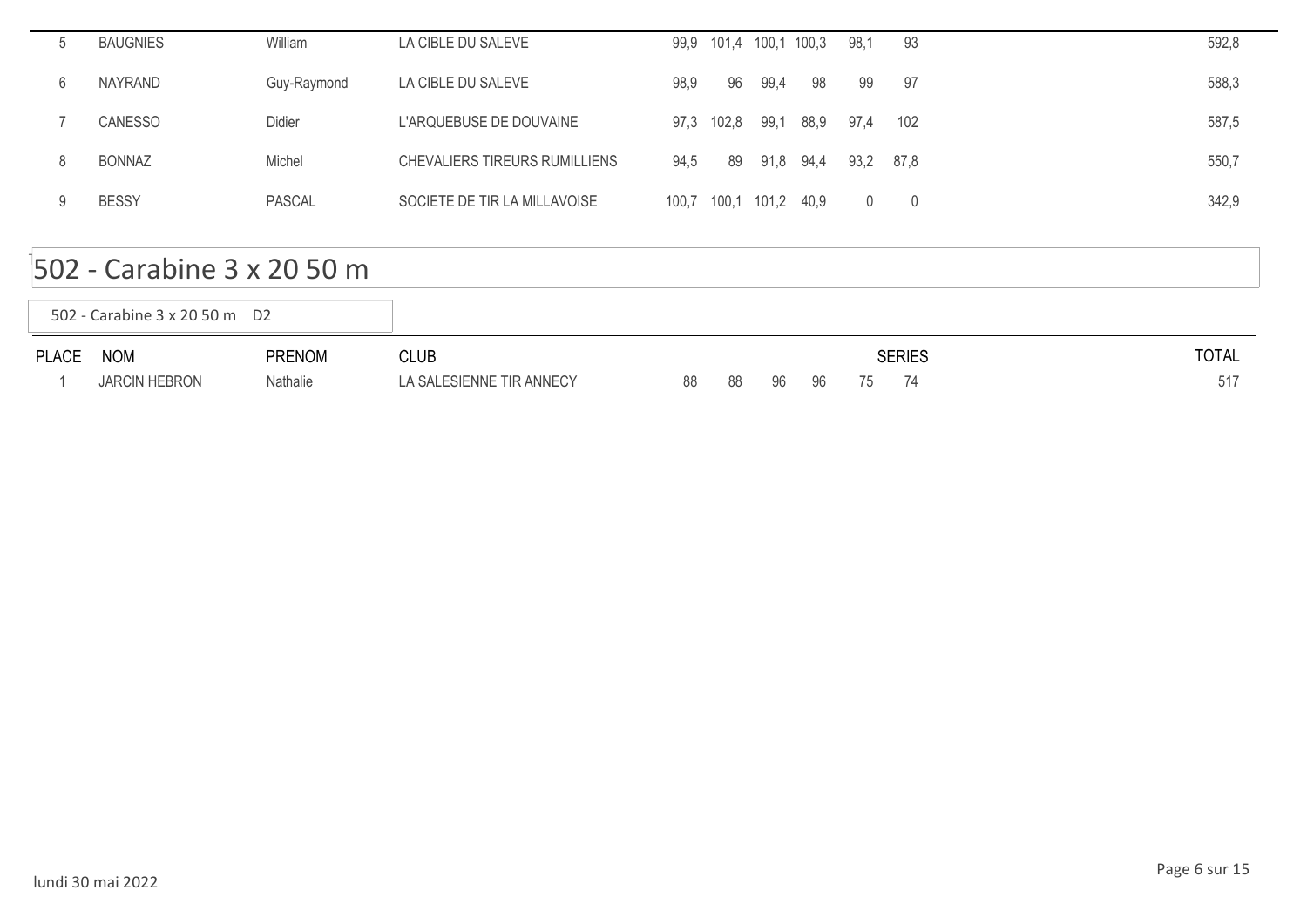|                | 100 - Pistolet 10 m          |                 |                           |    |    |    |    |        |               |              |
|----------------|------------------------------|-----------------|---------------------------|----|----|----|----|--------|---------------|--------------|
|                | 100 - Pistolet 10 m D1       |                 |                           |    |    |    |    |        |               |              |
| <b>PLACE</b>   | <b>NOM</b>                   | <b>PRENOM</b>   | <b>CLUB</b>               |    |    |    |    |        | <b>SERIES</b> | <b>TOTAL</b> |
| $\mathbf{1}$   | <b>CHABAS</b>                | Coralie         | LA SALESIENNE TIR ANNECY  | 87 | 94 | 91 | 92 | 90     | 93            | 547          |
| $\overline{2}$ | ANTOINE DIT CHEVALON Aurélie |                 | L'ARQUEBUSE DE DOUVAINE   | 88 | 89 | 88 | 91 | $90\,$ | 92            | 538          |
| $\mathfrak{Z}$ | <b>FEVRIER</b>               | Aurélie         | <b>CBM BILLY MONTIGNY</b> | 87 | 93 | 89 | 86 | 84     | 88            | 527          |
|                | 100 - Pistolet 10 m D2       |                 |                           |    |    |    |    |        |               |              |
| <b>PLACE</b>   | <b>NOM</b>                   | <b>PRENOM</b>   | <b>CLUB</b>               |    |    |    |    |        | <b>SERIES</b> | <b>TOTAL</b> |
| $\mathbf{1}$   | <b>PICUT</b>                 | Isabelle        | L'ARQUEBUSE DE DOUVAINE   | 89 | 88 | 93 | 88 | 91     | 94            | 543          |
|                | 100 - Pistolet 10 m D3       |                 |                           |    |    |    |    |        |               |              |
| <b>PLACE</b>   | <b>NOM</b>                   | <b>PRENOM</b>   | <b>CLUB</b>               |    |    |    |    |        | <b>SERIES</b> | <b>TOTAL</b> |
| $\mathbf{1}$   | <b>HEBRON JARCIN</b>         | <b>Brigitte</b> | LA SALESIENNE TIR ANNECY  | 84 | 75 | 77 | 79 |        |               | 315          |
| $\overline{2}$ | COLLOT                       | Corinne         | LA CIBLE DU SALEVE        | 73 | 69 | 71 | 75 |        |               | 288          |
|                | 100 - Pistolet 10 m S1       |                 |                           |    |    |    |    |        |               |              |
| <b>PLACE</b>   | <b>NOM</b>                   | <b>PRENOM</b>   | <b>CLUB</b>               |    |    |    |    |        | <b>SERIES</b> | <b>TOTAL</b> |
| 1              | <b>DEGAT</b>                 | Julien          | LA CIBLE DU SALEVE        | 93 | 94 | 94 | 92 | 91     | 95            | 559          |
| $\overline{2}$ | <b>JACQUIER</b>              | Vincent         | L'ARQUEBUSE DE DOUVAINE   | 95 | 90 | 91 | 91 | 97     | 94            | 558          |
| $\mathfrak{Z}$ | <b>PIERRE</b>                | Nicolas         | LA CIBLE THONONAISE       | 75 | 74 | 70 | 64 | 78     | 84            | 445          |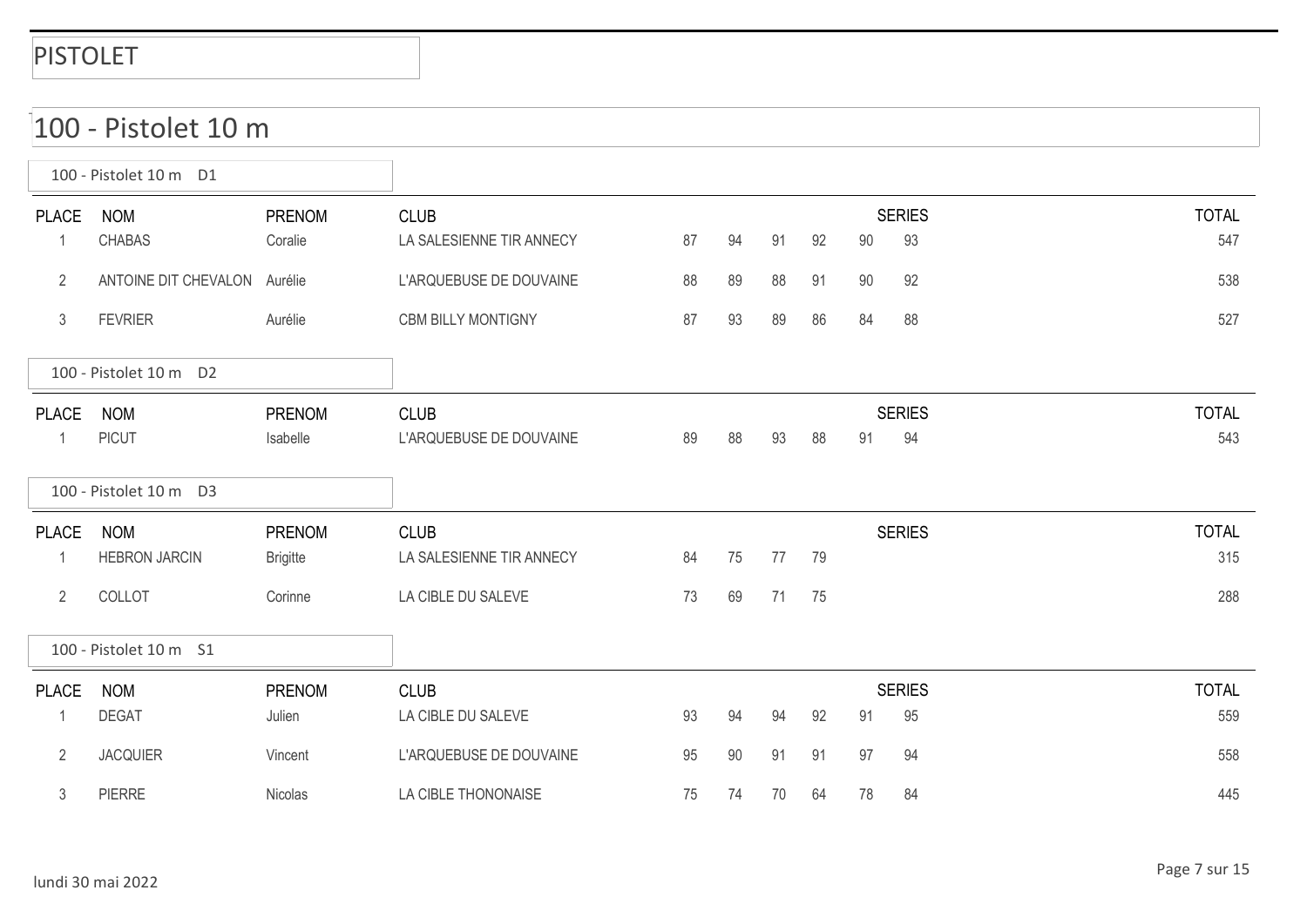|               | 100 - Pistolet 10 m S2         |                         |                                        |    |    |    |    |    |                     |                     |
|---------------|--------------------------------|-------------------------|----------------------------------------|----|----|----|----|----|---------------------|---------------------|
| <b>PLACE</b>  | <b>NOM</b><br><b>LARIVIERE</b> | <b>PRENOM</b><br>Arnaud | <b>CLUB</b><br>L'ARQUEBUSE DE DOUVAINE | 90 | 91 | 92 | 89 | 96 | <b>SERIES</b><br>93 | <b>TOTAL</b><br>551 |
| 2             | <b>LAMBERT</b>                 | Emmanuel                | LA CIBLE DU SALEVE                     | 89 | 94 | 86 | 89 | 89 | 90                  | 537                 |
| 3             | <b>CHOUVET</b>                 | Jean-Pierre             | L'ARQUEBUSE DE DOUVAINE                | 73 | 82 | 82 | 82 | 81 | 83                  | 483                 |
|               | 100 - Pistolet 10 m S3         |                         |                                        |    |    |    |    |    |                     |                     |
| <b>PLACE</b>  | <b>NOM</b>                     | <b>PRENOM</b>           | <b>CLUB</b>                            |    |    |    |    |    | <b>SERIES</b>       | <b>TOTAL</b>        |
|               | <b>VALENTINI</b>               | Patrick                 | LES MOUSQUETAIRES DU LEMAN             | 95 | 89 | 92 | 92 | 94 | 91                  | 553                 |
| $\mathcal{P}$ | COLLOT                         | Michel                  | LA CIBLE DU SALEVE                     | 81 | 72 | 80 | 77 | 79 | 86                  | 475                 |
| 3             | <b>KUBLER</b>                  | Bernard                 | LA CIBLE THONONAISE                    | 55 | 72 | 74 | 71 | 84 | 82                  | 438                 |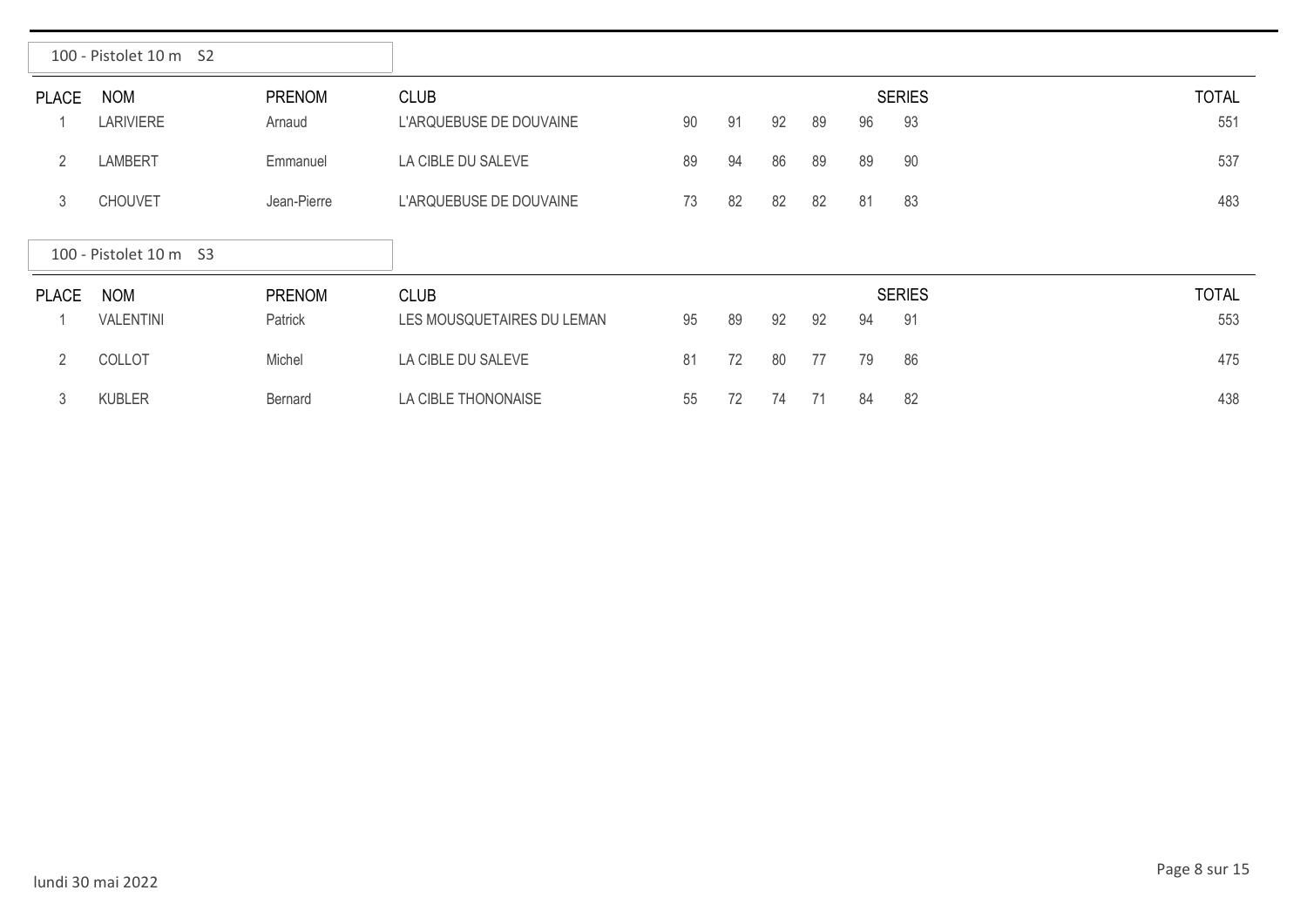#### 250 - Pistolet standard 25 m

|                             | 250 - Pistolet standard 25 m CG |                        |                                     |        |    |        |    |    |                     |                     |
|-----------------------------|---------------------------------|------------------------|-------------------------------------|--------|----|--------|----|----|---------------------|---------------------|
| <b>PLACE</b><br>$\mathbf 1$ | <b>NOM</b><br><b>MARECHAL</b>   | <b>PRENOM</b><br>Jessy | <b>CLUB</b><br>S.T. BOURG EN BRESSE | 91     | 91 | 92     | 84 | 87 | <b>SERIES</b><br>84 | <b>TOTAL</b><br>529 |
|                             | 250 - Pistolet standard 25 m D2 |                        |                                     |        |    |        |    |    |                     |                     |
| <b>PLACE</b>                | <b>NOM</b>                      | PRENOM                 | <b>CLUB</b>                         |        |    |        |    |    | <b>SERIES</b>       | <b>TOTAL</b>        |
| $\mathbf{1}$                | CONVERS                         | Murielle               | LA CIBLE DU SALEVE                  | 77     | 82 | 78     | 84 | 73 | 73                  | 467                 |
| $\overline{2}$              | CANTON                          | Anne-Alice             | S.T. BOURG EN BRESSE                | 67     | 46 | 56     | 64 | 73 | 70                  | 376                 |
|                             | 250 - Pistolet standard 25 m S1 |                        |                                     |        |    |        |    |    |                     |                     |
| <b>PLACE</b>                | <b>NOM</b>                      | PRENOM                 | <b>CLUB</b>                         |        |    |        |    |    | <b>SERIES</b>       | <b>TOTAL</b>        |
|                             | <b>SEDITA</b>                   | Joseph                 | S.T. DE GRENOBLE                    | 92     | 95 | 91     | 89 | 83 | 90                  | 540                 |
| $\overline{2}$              | <b>LAMOISE</b>                  | Xavier                 | LA CIBLE DU SALEVE                  | 91     | 94 | 88     | 91 | 84 | 81                  | 529                 |
| 3                           | <b>THIBOUT</b>                  | Steve                  | Société de Tir du Canton de Fraize  | 94     | 94 | 85     | 88 | 68 | 86                  | 515                 |
|                             | 250 - Pistolet standard 25 m S2 |                        |                                     |        |    |        |    |    |                     |                     |
| <b>PLACE</b>                | <b>NOM</b>                      | <b>PRENOM</b>          | <b>CLUB</b>                         |        |    |        |    |    | <b>SERIES</b>       | <b>TOTAL</b>        |
| $\mathbf 1$                 | <b>MERCIER BOSNY</b>            | Fabrice                | LA CIBLE DU SALEVE                  | 90     | 92 | 90     | 91 | 89 | 86                  | 538                 |
| $\overline{2}$              | <b>COLIN</b>                    | <b>JEAN MARC</b>       | <b>CT CHAMBERY</b>                  | 95     | 88 | $90\,$ | 85 | 86 | 92                  | 536                 |
| 3                           | MUFFAT JOLY                     | Grégory                | LA CIBLE DU SALEVE                  | 93     | 91 | 85     | 87 | 92 | 81                  | 529                 |
| 4                           | LAROUBLE                        | Eric                   | <b>AVTS VOIRON</b>                  | $90\,$ | 90 | 83     | 80 | 78 | 83                  | 504                 |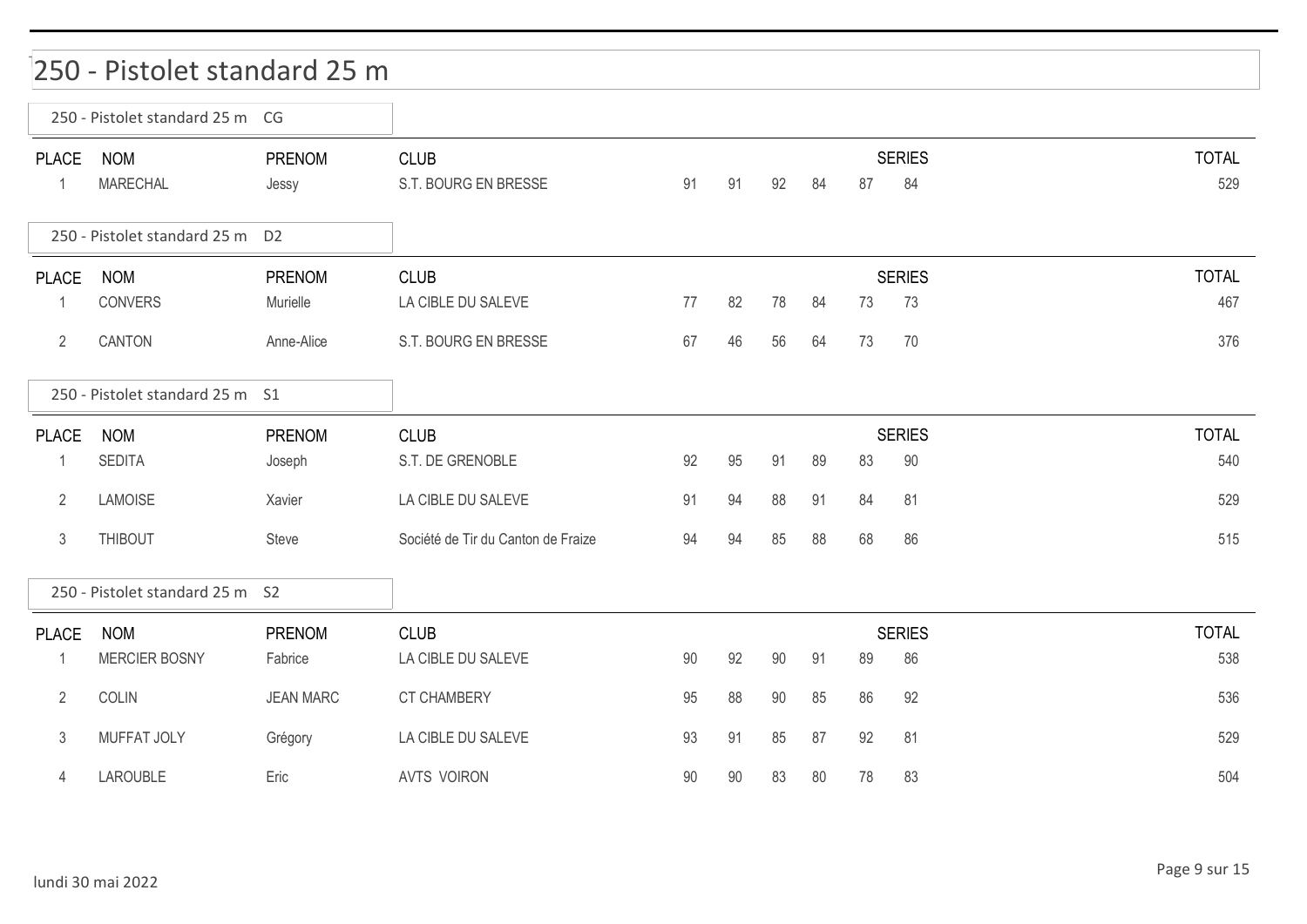|                | 250 - Pistolet standard 25 m S3            |               |                                      |    |    |    |    |    |               |              |
|----------------|--------------------------------------------|---------------|--------------------------------------|----|----|----|----|----|---------------|--------------|
| <b>PLACE</b>   | <b>NOM</b>                                 | <b>PRENOM</b> | <b>CLUB</b>                          |    |    |    |    |    | <b>SERIES</b> | <b>TOTAL</b> |
|                | <b>VENIERE</b>                             | Patrick       | S.T. BOURG EN BRESSE                 | 98 | 89 | 89 | 86 | 83 | 82            | 527          |
|                | 251 - Pistolet percussion centrale 25 m    |               |                                      |    |    |    |    |    |               |              |
|                | 251 - Pistolet percussion centrale 25 m S1 |               |                                      |    |    |    |    |    |               |              |
| <b>PLACE</b>   | <b>NOM</b>                                 | <b>PRENOM</b> | <b>CLUB</b>                          |    |    |    |    |    | <b>SERIES</b> | <b>TOTAL</b> |
|                | <b>THIBOUT</b>                             | Steve         | Société de Tir du Canton de Fraize   | 92 | 96 | 93 | 92 | 92 | 96            | 561          |
| $\overline{2}$ | <b>DURET</b>                               | Emmanuel      | LA SALESIENNE TIR ANNECY             | 92 | 91 | 93 | 89 | 90 | 85            | 540          |
|                | 251 - Pistolet percussion centrale 25 m S2 |               |                                      |    |    |    |    |    |               |              |
| <b>PLACE</b>   | <b>NOM</b>                                 | PRENOM        | <b>CLUB</b>                          |    |    |    |    |    | <b>SERIES</b> | <b>TOTAL</b> |
|                | LAROUBLE                                   | Eric          | <b>AVTS VOIRON</b>                   | 91 | 96 | 93 | 92 | 90 | 92            | 554          |
| $\overline{2}$ | MUFFAT JOLY                                | Grégory       | LA CIBLE DU SALEVE                   | 90 | 94 | 90 | 92 | 93 | 93            | 552          |
| 3              | <b>MERCIER BOSNY</b>                       | Fabrice       | LA CIBLE DU SALEVE                   | 97 | 89 | 89 | 92 | 86 | 93            | 546          |
| 4              | <b>DEFRANCE</b>                            | Michel        | <b>CHEVALIERS TIREURS RUMILLIENS</b> | 60 | 81 | 82 | 83 | 79 | 77            | 462          |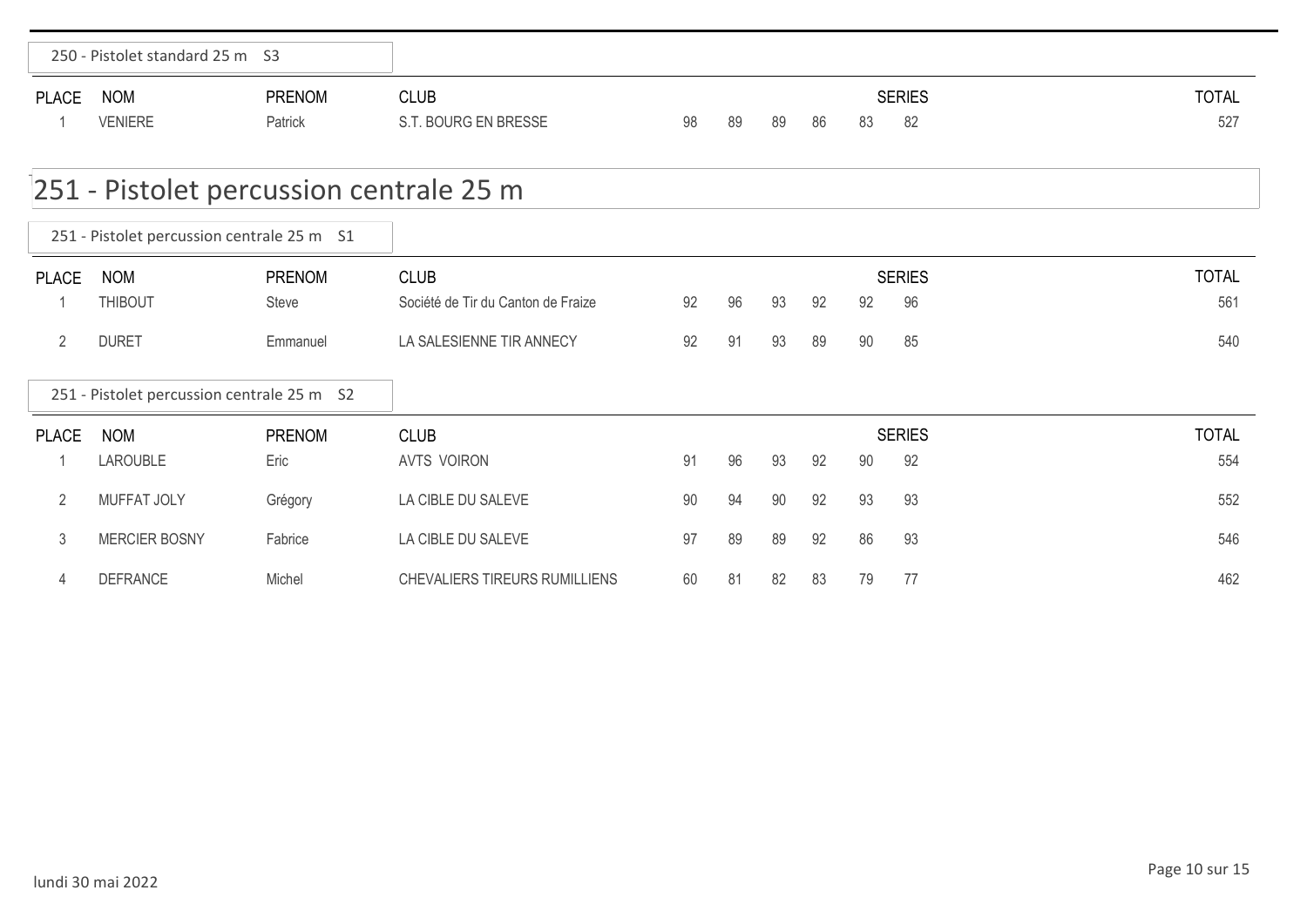### 252 - Pistolet 25 m

|                   | 252 - Pistolet 25 m D1       |                           |                                          |    |    |    |    |    |                     |                     |
|-------------------|------------------------------|---------------------------|------------------------------------------|----|----|----|----|----|---------------------|---------------------|
| <b>PLACE</b>      | <b>NOM</b><br><b>FEVRIER</b> | <b>PRENOM</b><br>Aurélie  | <b>CLUB</b><br><b>CBM BILLY MONTIGNY</b> | 91 | 89 | 88 | 95 | 87 | <b>SERIES</b><br>81 | <b>TOTAL</b><br>531 |
| $\overline{2}$    | CANTON                       | Anne-Alice                | S.T. BOURG EN BRESSE                     | 66 | 69 | 66 | 58 | 65 | 79                  | 403                 |
|                   | 252 - Pistolet 25 m D2       |                           |                                          |    |    |    |    |    |                     |                     |
| <b>PLACE</b><br>1 | <b>NOM</b><br>CONVERS        | <b>PRENOM</b><br>Murielle | <b>CLUB</b><br>LA CIBLE DU SALEVE        | 85 | 91 | 90 | 90 | 92 | <b>SERIES</b><br>84 | <b>TOTAL</b><br>532 |
| $\overline{2}$    | <b>DEFRANCE</b>              | Nadine                    | CHEVALIERS TIREURS RUMILLIENS            | 83 | 88 | 90 | 90 | 85 | 77                  | 513                 |
| $\mathfrak{Z}$    | <b>PICUT</b>                 | Isabelle                  | L'ARQUEBUSE DE DOUVAINE                  | 90 | 91 | 93 | 66 | 79 | 86                  | 505                 |
| 4                 | <b>HEBRON JARCIN</b>         | <b>Brigitte</b>           | LA SALESIENNE TIR ANNECY                 | 88 | 77 | 73 | 60 | 85 | 46                  | 429                 |
| 5                 | <b>SCHULE</b>                | Marie-Pierre              | LA CIBLE DU SALEVE                       | 83 | 65 | 70 | 76 | 85 | 50                  | 429                 |
|                   | 252 - Pistolet 25 m S1       |                           |                                          |    |    |    |    |    |                     |                     |
| <b>PLACE</b>      | <b>NOM</b><br><b>DEGAT</b>   | <b>PRENOM</b><br>Julien   | <b>CLUB</b><br>LA CIBLE DU SALEVE        | 92 | 90 | 88 | 96 | 97 | <b>SERIES</b><br>93 | <b>TOTAL</b><br>556 |
| $\overline{2}$    | <b>MUTSCHLER</b>             | Arnaud                    | LA CIBLE DU SALEVE                       | 90 | 95 | 93 | 84 | 97 | 92                  | 551                 |
| $\mathfrak{Z}$    | <b>SEDITA</b>                | Joseph                    | S.T. DE GRENOBLE                         | 89 | 95 | 94 | 95 | 89 | 84                  | 546                 |
| 4                 | <b>BUIRON</b>                | <b>JEAN-BAPTISTE</b>      | S.T. BOURG EN BRESSE                     | 79 | 89 | 83 | 87 | 89 | 93                  | 520                 |
| 5                 | <b>ALOUI</b>                 | Yassine                   | LA CIBLE DU SALEVE                       | 80 | 79 | 71 | 51 | 64 | 61                  | 406                 |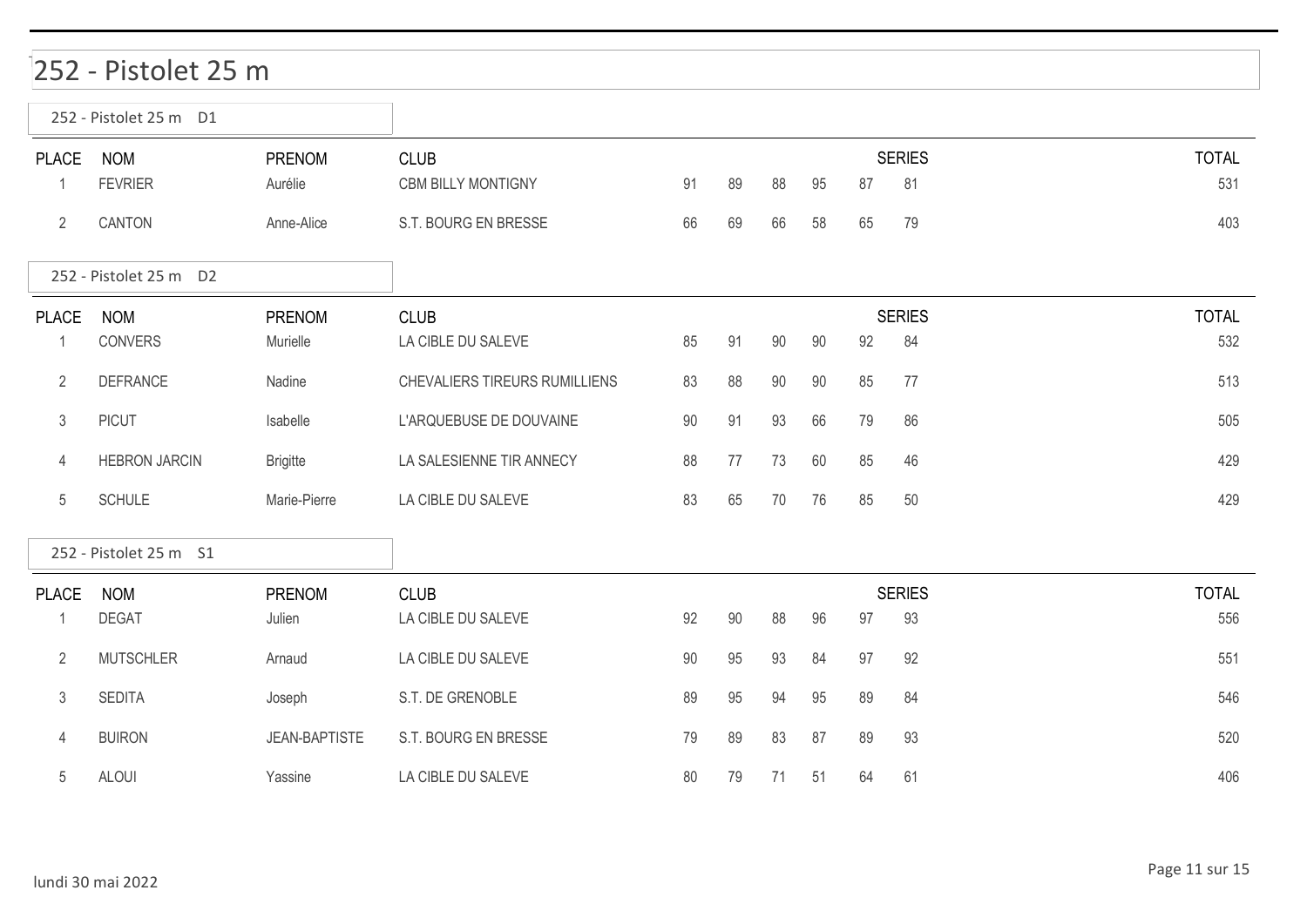|                | 252 - Pistolet 25 m S2             |                   |                                   |    |    |    |    |    |                     |                     |
|----------------|------------------------------------|-------------------|-----------------------------------|----|----|----|----|----|---------------------|---------------------|
| <b>PLACE</b>   | <b>NOM</b><br><b>MERCIER BOSNY</b> | PRENOM<br>Fabrice | <b>CLUB</b><br>LA CIBLE DU SALEVE | 96 | 91 | 94 | 92 | 93 | <b>SERIES</b><br>97 | <b>TOTAL</b><br>563 |
| $\overline{2}$ | <b>CHOUVET</b>                     | Jean-Pierre       | L'ARQUEBUSE DE DOUVAINE           | 94 | 89 | 90 | 84 | 77 | 81                  | 515                 |
| 3              | <b>TALOTTI</b>                     | Eric              | CIBLE DU MONT-BLANC               | 89 | 83 | 87 | 88 | 79 | 86                  | 512                 |
| 4              | <b>ROMERI</b>                      | Claude            | CHEVALIERS TIREURS RUMILLIENS     | 86 | 78 | 82 | 62 | 85 | 95                  | 488                 |
|                | 252 - Pistolet 25 m S3             |                   |                                   |    |    |    |    |    |                     |                     |
| <b>PLACE</b>   | <b>NOM</b>                         | PRENOM            | <b>CLUB</b>                       |    |    |    |    |    | <b>SERIES</b>       | <b>TOTAL</b>        |
|                | <b>CHAPUIS</b>                     | Guy               | CHEVALIERS TIREURS RUMILLIENS     | 93 | 89 | 96 | 96 | 87 | 89                  | 550                 |
| $\overline{2}$ | <b>MORDAL</b>                      | Jean-Michel       | LA CIBLE DU SALEVE                | 89 | 83 | 90 | 90 | 92 | 91                  | 535                 |
| 3              | <b>MARTIN</b>                      | Alain             | LA CIBLE DE L'ARVE                | 77 | 86 | 85 | 92 | 95 | 92                  | 527                 |
| 4              | <b>ROBERT</b>                      | Pascal            | LA CIBLE DU SALEVE                | 80 | 97 | 83 | 88 | 89 | 84                  | 521                 |
| 5              | <b>DEFRANCE</b>                    | Michel            | CHEVALIERS TIREURS RUMILLIENS     | 84 | 84 | 88 | 93 | 78 | 90                  | 517                 |
| 6              | <b>MOLLIER</b>                     | Robert            | CHEVALIERS TIREURS RUMILLIENS     | 84 | 81 | 83 | 82 | 84 | 92                  | 506                 |
| $\overline{7}$ | <b>BERTRAND</b>                    | Régis             | CHEVALIERS TIREURS RUMILLIENS     | 78 | 81 | 88 | 76 | 84 | 86                  | 493                 |
| 8              | <b>VENIERE</b>                     | Patrick           | S.T. BOURG EN BRESSE              | 48 | 47 | 96 | 96 | 94 | 93                  | 474                 |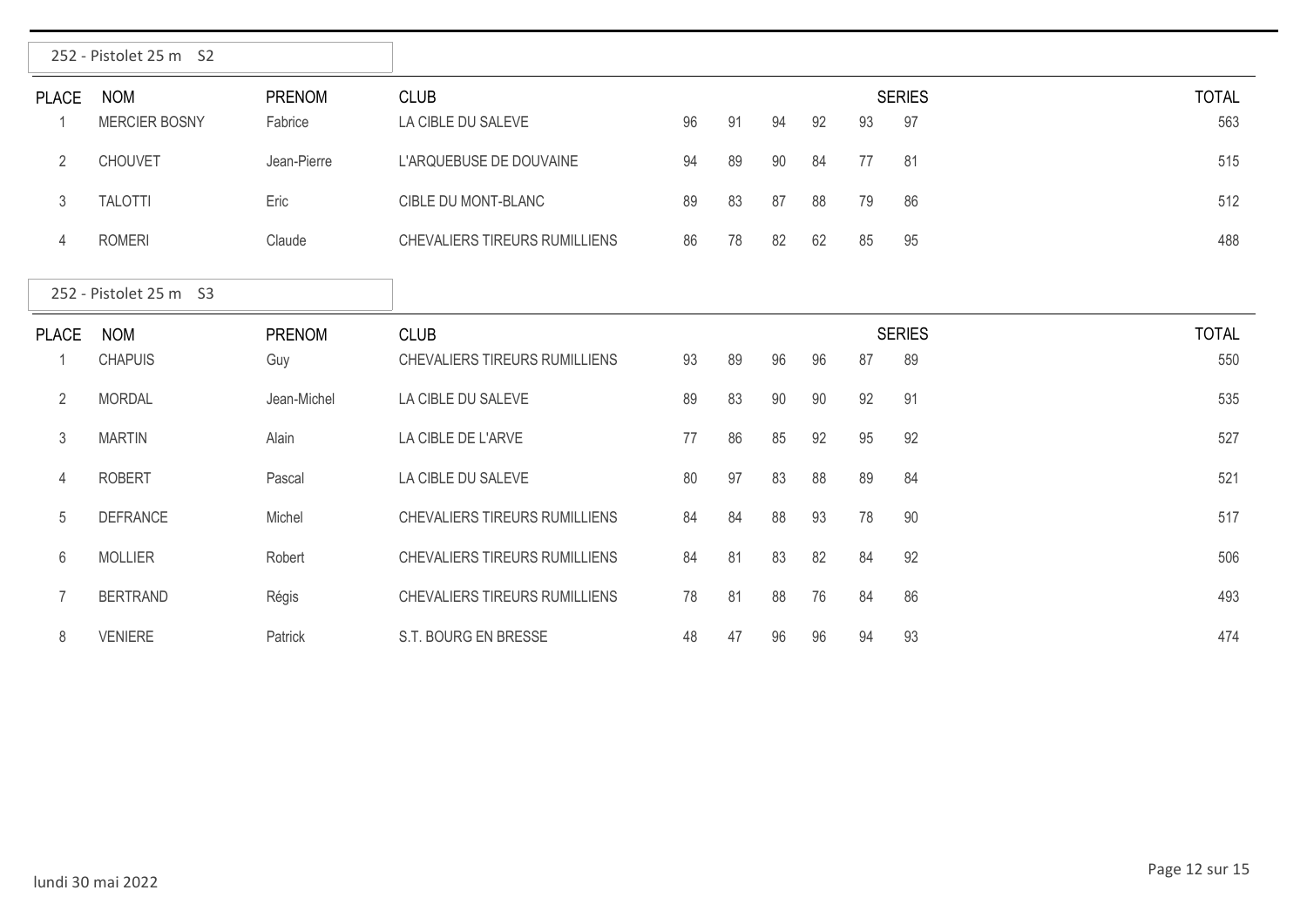#### 253 - Pistolet vitesse 25 m

 $\overline{\phantom{a}}$ 

|                | 253 - Pistolet vitesse 25 m S1 |                  |                                    |    |    |    |    |    |               |              |
|----------------|--------------------------------|------------------|------------------------------------|----|----|----|----|----|---------------|--------------|
| <b>PLACE</b>   | <b>NOM</b>                     | <b>PRENOM</b>    | <b>CLUB</b>                        |    |    |    |    |    | <b>SERIES</b> | <b>TOTAL</b> |
|                | <b>DEGAT</b>                   | Julien           | LA CIBLE DU SALEVE                 | 88 | 90 | 90 | 95 | 94 | 90            | 547          |
| $\overline{2}$ | <b>SEDITA</b>                  | Joseph           | S.T. DE GRENOBLE                   | 94 | 93 | 94 | 93 | 83 | 81            | 538          |
| 3              | <b>THIBOUT</b>                 | Steve            | Société de Tir du Canton de Fraize | 87 | 89 | 80 | 95 | 81 | 66            | 498          |
|                |                                |                  |                                    |    |    |    |    |    |               |              |
|                | 253 - Pistolet vitesse 25 m S2 |                  |                                    |    |    |    |    |    |               |              |
| <b>PLACE</b>   | <b>NOM</b>                     | <b>PRENOM</b>    | <b>CLUB</b>                        |    |    |    |    |    | <b>SERIES</b> | <b>TOTAL</b> |
|                | <b>MUFFAT JOLY</b>             | Grégory          | LA CIBLE DU SALEVE                 | 92 | 95 | 85 | 96 | 89 | 89            | 546          |
| $\overline{2}$ | <b>COLIN</b>                   | <b>JEAN MARC</b> | <b>CT CHAMBERY</b>                 | 97 | 92 | 74 | 96 | 90 | 82            | 531          |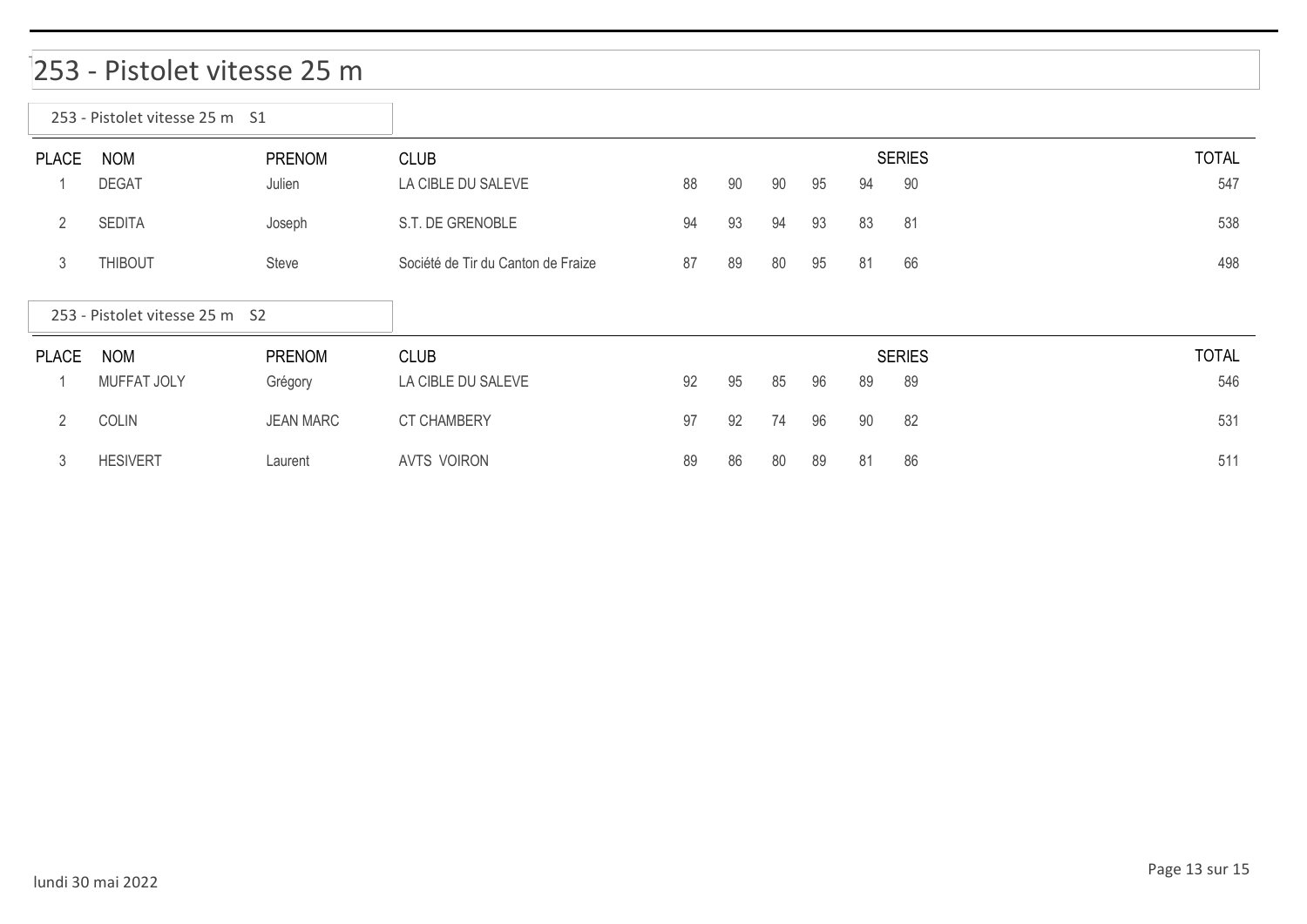#### 500 - Pistolet 50 m

|                                | 500 - Pistolet 50 m CG         |                           |                                         |    |    |    |    |    |                     |              |     |
|--------------------------------|--------------------------------|---------------------------|-----------------------------------------|----|----|----|----|----|---------------------|--------------|-----|
| <b>PLACE</b><br>$\overline{1}$ | <b>NOM</b><br><b>MARECHAL</b>  | <b>PRENOM</b><br>Jessy    | <b>CLUB</b><br>S.T. BOURG EN BRESSE     | 87 | 75 | 82 | 81 | 81 | <b>SERIES</b><br>82 | <b>TOTAL</b> | 488 |
|                                | 500 - Pistolet 50 m S1         |                           |                                         |    |    |    |    |    |                     |              |     |
| <b>PLACE</b>                   | <b>NOM</b><br><b>DURET</b>     | <b>PRENOM</b><br>Emmanuel | <b>CLUB</b><br>LA SALESIENNE TIR ANNECY | 82 | 91 | 86 | 86 | 89 | <b>SERIES</b><br>89 | <b>TOTAL</b> | 523 |
| $\overline{2}$                 | <b>TALOTTI</b>                 | Marc                      | L'ARQUEBUSE DE DOUVAINE                 | 92 | 89 | 88 | 88 | 73 | 86                  |              | 516 |
| 3                              | <b>MUTSCHLER</b>               | Arnaud                    | LA CIBLE DU SALEVE                      | 82 | 81 | 79 | 85 | 84 | 80                  |              | 491 |
| 4                              | <b>BUIRON</b>                  | <b>JEAN-BAPTISTE</b>      | S.T. BOURG EN BRESSE                    | 81 | 89 | 81 | 75 | 84 | 78                  |              | 488 |
|                                | 500 - Pistolet 50 m S2         |                           |                                         |    |    |    |    |    |                     |              |     |
| <b>PLACE</b><br>-1             | <b>NOM</b><br><b>LARIVIERE</b> | <b>PRENOM</b><br>Arnaud   | <b>CLUB</b><br>L'ARQUEBUSE DE DOUVAINE  | 73 | 85 | 89 | 89 | 75 | <b>SERIES</b><br>82 | <b>TOTAL</b> | 493 |
| 2                              | <b>MERLE</b>                   | Stéphane                  | L'ARQUEBUSE DE DOUVAINE                 | 77 | 88 | 88 | 79 | 74 | 81                  |              | 487 |
| $\mathfrak{Z}$                 | <b>CHOUVET</b>                 | Jean-Pierre               | L'ARQUEBUSE DE DOUVAINE                 | 77 | 81 | 73 | 81 | 81 | 90                  |              | 483 |
| 4                              | <b>HESIVERT</b>                | Laurent                   | <b>AVTS VOIRON</b>                      | 84 | 83 | 69 | 83 | 78 | 75                  |              | 472 |
| 5                              | <b>ROMERI</b>                  | Claude                    | CHEVALIERS TIREURS RUMILLIENS           | 78 | 60 | 70 | 75 | 83 | 71                  |              | 437 |
| 6                              | <b>LAMBERT</b>                 | Emmanuel                  | LA CIBLE DU SALEVE                      | 70 | 79 | 58 | 76 | 77 | 76                  |              | 436 |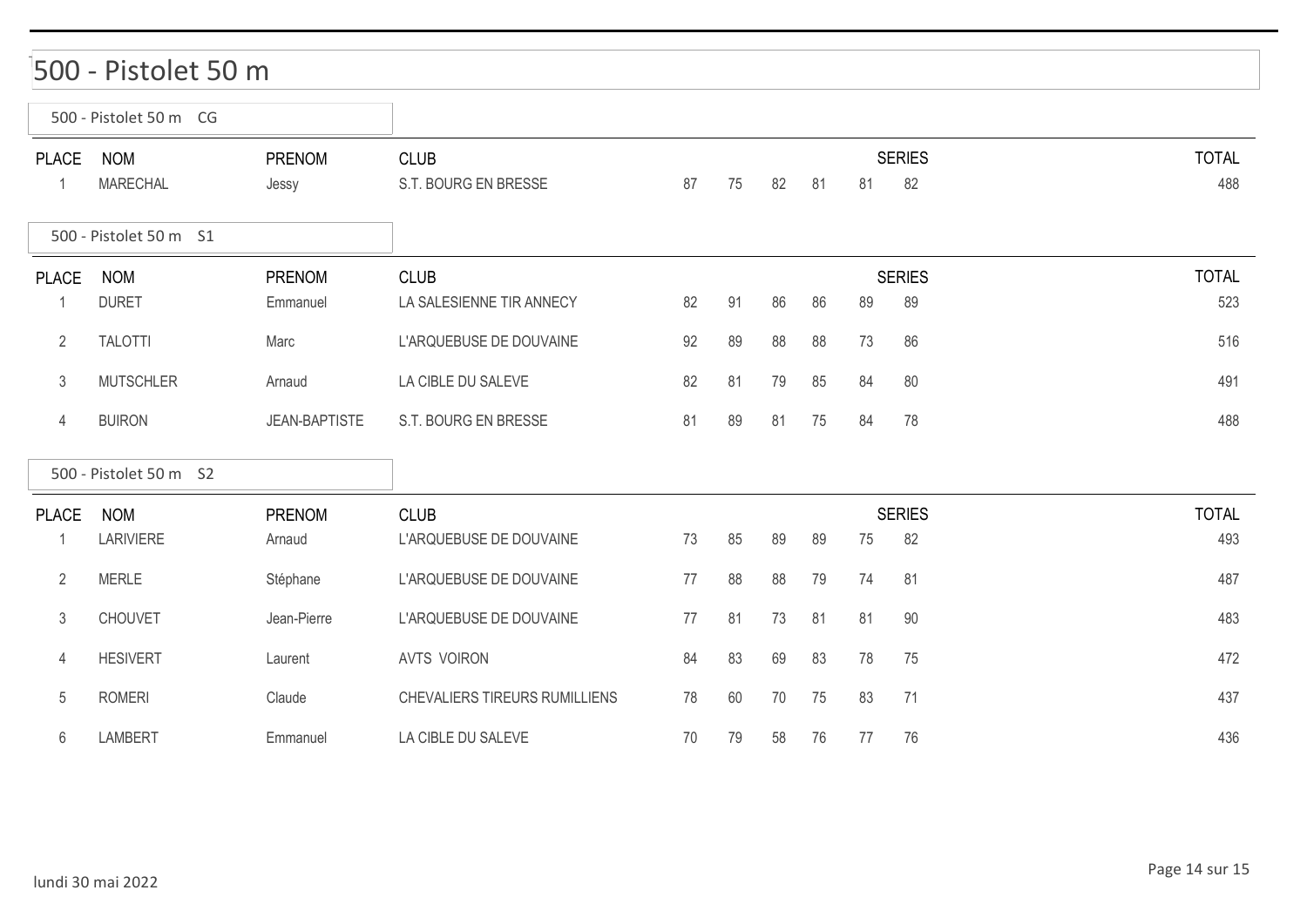|              | 500 - Pistolet 50 m S3 |               |                               |    |    |     |    |    |               |              |
|--------------|------------------------|---------------|-------------------------------|----|----|-----|----|----|---------------|--------------|
| <b>PLACE</b> | <b>NOM</b>             | <b>PRENOM</b> | <b>CLUB</b>                   |    |    |     |    |    | <b>SERIES</b> | <b>TOTAL</b> |
|              | <b>CHAPUIS</b>         | Guy           | CHEVALIERS TIREURS RUMILLIENS | 91 | 71 | 81  | 80 | 78 | - 79          | 480          |
|              | <b>VALENTINI</b>       | Patrick       | LES MOUSQUETAIRES DU LEMAN    | 76 | 80 | -82 | 86 | 73 | - 78          | 475          |
|              | <b>BERTRAND</b>        | Régis         | CHEVALIERS TIREURS RUMILLIENS | 67 | 81 | 69  | 77 | 70 | - 81          | 445          |